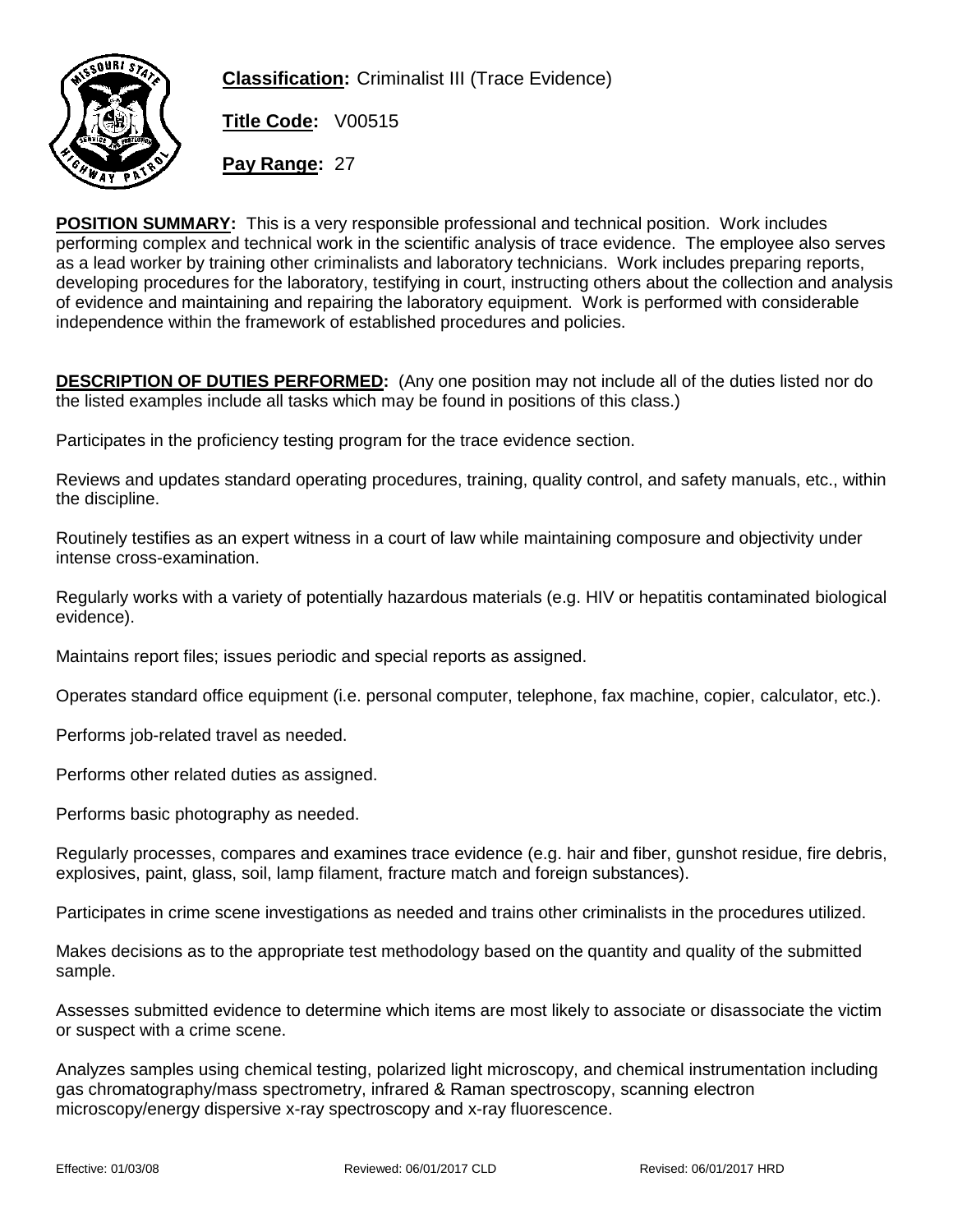# **Classification:** Criminalist III (Trace Evidence) **Page 2** Page 2

Interprets test results obtained from the proper microscopic, chemical and instrumental methods.

Performs instrument maintenance and repairs.

Stays updated on technical trends through attendance of workshops/seminars and reading forensic science literature.

Conducts training of law enforcement personnel about collection and analysis of trace evidence.

Generates and receives requests to and from other law enforcement agencies, prosecutors, attorneys, etc., reference criminal evidence and crime laboratory procedures.

Educates trial attorneys, judges and juries about complex scientific analysis and serves as a technical advisor during trial proceedings.

Serves as a lead worker by training the criminalists and laboratory technicians in processing trace evidence.

Provides recommendations and assists in the development and application of methods and/or techniques to upgrading laboratory capability.

Interacts with the media regarding forensic science.

# **REQUIRED KNOWLEDGE, SKILLS, AND ABILITIES:** Ability to read English effectively.

Ability to communicate in English clearly and concisely, both orally and in writing.

Knowledge and practice of safety rules and procedures associated with laboratory equipment and chemicals.

Ability to perform work in accordance with prescribed procedures, make accurate observations of test results, and prepare accurate records and reports.

Ability to compile and prepare information for presentations (e.g. mock trials, courtroom testimony, depositions, pretrial conferences, meetings, etc.).

Ability to maintain composure while under cross-examination regarding personal and scientific qualifications and testify to laboratory findings in court.

Ability to work with restricted, highly sensitive information in a confidential and professional manner.

Ability to establish and maintain effective working relations with others.

Knowledge of and ability to teach the proper use of laboratory equipment, computer and photography equipment, and chemicals.

Ability to work with material that may be biohazardous or of a sexual nature relating to criminal activity (e.g. written material, photographs, and/or verbal language, etc.).

Ability to work hours as assigned.

Possess or ability to obtain a valid Missouri Driver license.